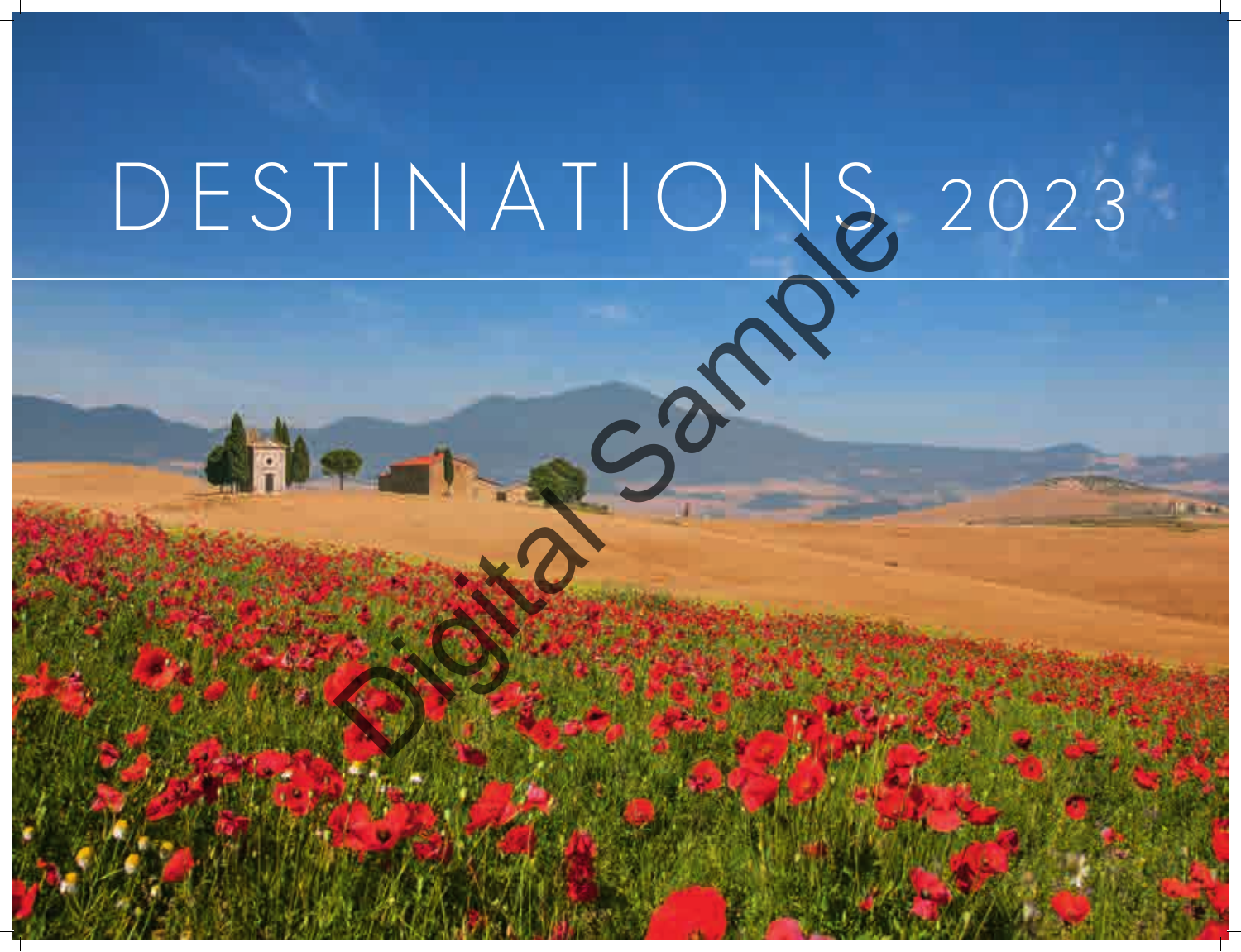# *DECEMBER 2022*



|    |  | wk Sun Mon Tue Wed Thu Fri Sat            |                                            | Wk             |
|----|--|-------------------------------------------|--------------------------------------------|----------------|
| 48 |  |                                           | $\begin{array}{ccc} 1 & 2 & 3 \end{array}$ | 5              |
|    |  | 4 5 6 7 8 9 10                            |                                            | 6              |
|    |  | <sub>50</sub> 11 <b>12 13 14 15 16</b> 17 |                                            | $\overline{z}$ |
|    |  | <sub>51</sub> 18 <b>19 20 21 22 23 24</b> |                                            | $\mathcal{R}$  |
|    |  | <b>25 26 27 28 29 30 31</b>               |                                            | $\circ$        |

|                                                                                                           |                                                                                                                                                                                         | <b>JANUARY 2023</b>                 |                     |
|-----------------------------------------------------------------------------------------------------------|-----------------------------------------------------------------------------------------------------------------------------------------------------------------------------------------|-------------------------------------|---------------------|
|                                                                                                           |                                                                                                                                                                                         | New Year's Day<br>Sun               | 17<br>Tue           |
|                                                                                                           |                                                                                                                                                                                         | New Year's Holiday<br>Mon<br>Week 1 | 18<br>Wed           |
|                                                                                                           |                                                                                                                                                                                         | Bank Holiday (Scotland)<br>3<br>Tue | 19<br>Thu           |
|                                                                                                           |                                                                                                                                                                                         | Wed                                 | 20<br>Fri           |
|                                                                                                           |                                                                                                                                                                                         | 5<br>Thu                            | 21<br>Sat           |
|                                                                                                           |                                                                                                                                                                                         | 6<br>Fri                            | 22<br>Sun           |
|                                                                                                           |                                                                                                                                                                                         | $\overline{\phantom{a}}$<br>Sat     | 23<br>Mon<br>Week 4 |
|                                                                                                           |                                                                                                                                                                                         | 8<br>Sun                            | 24<br>Tue           |
|                                                                                                           |                                                                                                                                                                                         | 9<br>Mon<br>Week 2                  | 25<br>Wed           |
|                                                                                                           |                                                                                                                                                                                         | 10<br>Tue                           | 26<br>Thu           |
|                                                                                                           |                                                                                                                                                                                         | 11<br>Wed                           | 27<br>Fri           |
|                                                                                                           |                                                                                                                                                                                         | 12<br>Thu                           | 28<br>Sat           |
| <b>Badia de Tossa</b>                                                                                     | <b>DECEMBER 2022</b><br><b>FEBRUARY 2023</b>                                                                                                                                            | 13<br>Fri                           | 29<br>Sun           |
| ı, Spain<br>the walled Old Town of<br>fortified medieval town                                             | wk Sun Mon Tue Wed Thu Fri Sat<br>Wk Sun Mon Tue Wed Thu Fri Sat<br>$\overline{\mathbf{3}}$<br>$\mathbf{2}$<br>$\mathbf{3}$<br>$\mathbf{2}^-$<br>$\overline{4}$<br>$\overline{5}$<br>48 | 14<br>Sat                           | 30<br>Mon<br>Week 5 |
| nd dates from the late<br>ments, towers and turrets<br>led streets and medieval<br>ly 19th century at the | 10<br>9 10 11<br>6 7 8<br>9<br>5<br>8<br>5 <sup>1</sup><br>7<br>6<br>49<br>. 11 12 13 14 15 16 17<br>, 12 13 14 15 16 17 18                                                             | 15<br>Sun                           | 31<br>Tue           |
| ontory.                                                                                                   | , 19 20 21 22 23 24 25<br>57 18 19 20 21 22 23 24<br>25 26 27 28 29 30 31<br>, 26 27 28                                                                                                 | 16<br>Mon<br>Week 3                 |                     |

*In a majestic Mediterranean setting, the walled Old Town of Tossa de Mar is the only example of a fortified medieval town still standing on the Catalan coast and dates from the late 14th century. Stone walls with battlements, towers and turrets surround the charming narrow cobbled streets and medieval buildings. A castle stood until the early 19th century at the highest point on the tree-clad promontory.*

| <b>FEBRUARY 2023</b> |  |                                |  |  |  |                             |  |  |  |  |
|----------------------|--|--------------------------------|--|--|--|-----------------------------|--|--|--|--|
|                      |  | wk Sun Mon Tue Wed Thu Fri Sat |  |  |  |                             |  |  |  |  |
| 5                    |  |                                |  |  |  | $1 \quad 2 \quad 3 \quad 4$ |  |  |  |  |
|                      |  | 6 7 8 9 10 11                  |  |  |  |                             |  |  |  |  |
|                      |  | , 12 13 14 15 16 17 18         |  |  |  |                             |  |  |  |  |
|                      |  | <b>19 20 21 22 23 24 25</b>    |  |  |  |                             |  |  |  |  |
|                      |  | . 26 27 28                     |  |  |  |                             |  |  |  |  |

### **Fortress Vila Vella and Badia de Tossa Tossa de Mar, Catalonia, Spain**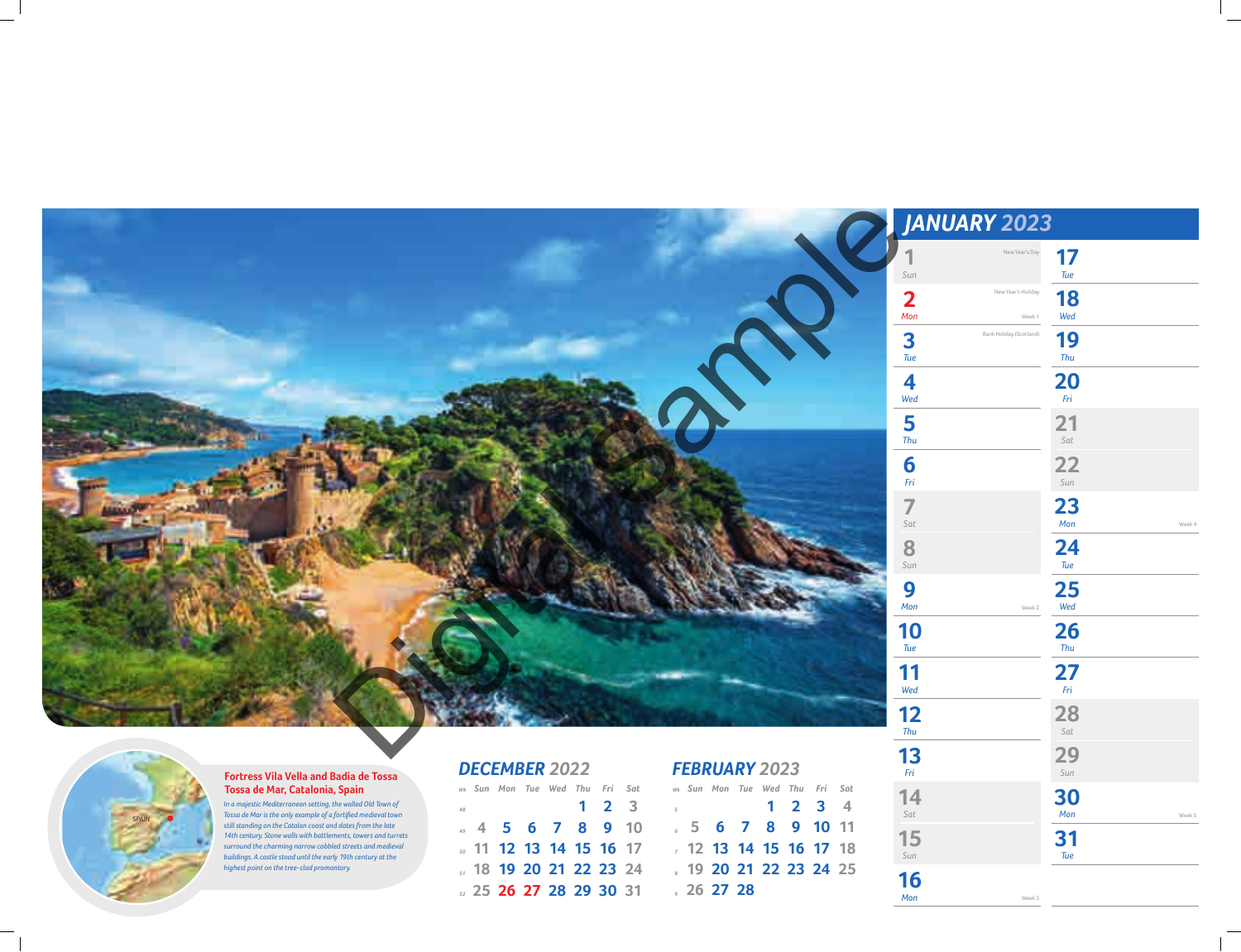| <b>FEBRUARY 2023</b>           |                     |
|--------------------------------|---------------------|
| 1                              | 17                  |
| Wed                            | Fri                 |
| $\overline{\mathbf{2}}$        | 18                  |
| Thu                            | Sat                 |
| 3                              | 19                  |
| Fri                            | Sun                 |
| $\overline{\mathbf{4}}$<br>Sat | 20<br>Mon<br>Week 8 |
| 5                              | 21                  |
| Sun                            | <b>Tue</b>          |
| 6<br>Mon<br>Week 6             | 22<br>Wed           |
| 7                              | 23                  |
| <b>Tue</b>                     | Thu                 |
| 8                              | 24                  |
| Wed                            | Fri                 |
| 9                              | 25                  |
| Thu                            | Sat                 |
| <b>10</b>                      | 26                  |
| Fri                            | Sun                 |
| 11<br>Sat                      | 27<br>Mon<br>Week 9 |
| 12                             | 28                  |
| Sun                            | Tue                 |
| 13<br>Mon<br>Week 7            |                     |
| 14<br>Tue                      |                     |
| 15<br>Wed                      |                     |
| 16<br>Thu                      |                     |



|  | <sub>Wk</sub> Sun Mon Tue Wed Thu Fri Sat |  |  | Wk           |
|--|-------------------------------------------|--|--|--------------|
|  | $1$ 2 3 4 5 6 7                           |  |  | <sup>o</sup> |
|  | 2 8 9 10 11 12 13 14                      |  |  | 10           |
|  | , 15 <b>16 17 18 19 20</b> 21             |  |  | 11           |
|  | 4 22 23 24 25 26 27 28                    |  |  | 12           |
|  | 293031                                    |  |  | 13           |

*Surrounded by towering red and orange sand dunes, some of the highest in the world, reaching 400m, Sossusvlei is a large white salt and clay pan at the end of the Tsauchab River. During exceptional rainfall it fills with water, becoming a glassy lake. A wide variety of plants and animals have adapted to survive the harsh desert conditions. The highest of the dunes are partially covered with vegetation.* 

# **JANUARY 2023**

### *Sun Mon Tue Wed Thu Fri Sat MARCH 2023 9 10* **5 6 7 8 9 10 11**  *11* **12 13 14 15 16 17 18** *12* **19 20 21 22 23 24 25** *13* **26 27 28 29 30 31 1 2 3 4**

### **Namib Desert Sossusvlei, Namibia**

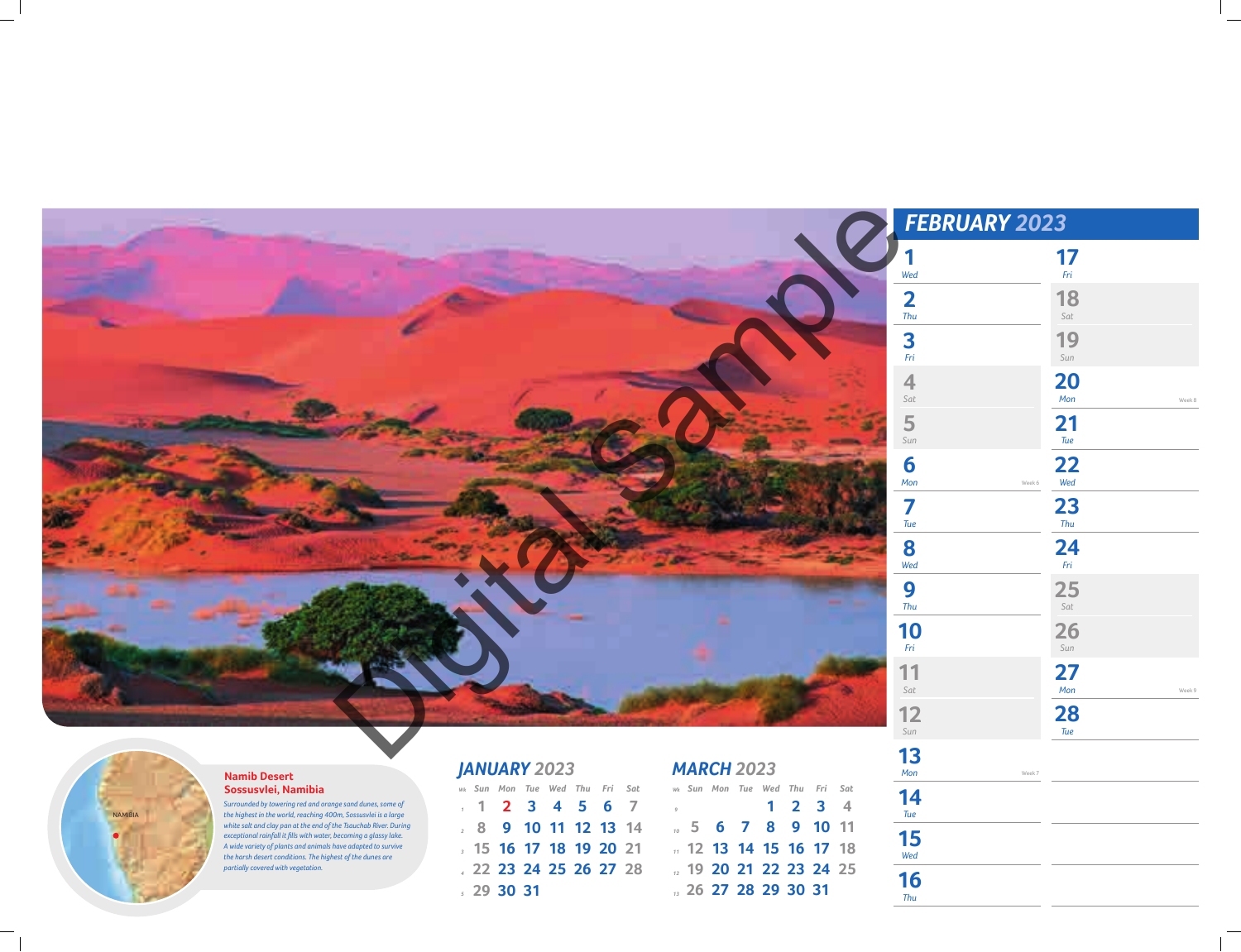### *Sun Mon Tue Wed Thu Fri Sat APRIL 2023 13 14* **2 3 4 5 6 7 8**  *15* **9 10 11 12 13 14 15** *16* **16 17 18 19 20 21 22**  $17^{23/30}$  **24 25 26 27 28 29 1 1**

|   |         |  | Wk Sun Mon Tue Wed Thu Fri Sat | Wk |
|---|---------|--|--------------------------------|----|
| 5 |         |  | $1 \quad 2 \quad 3 \quad 4$    | 13 |
|   |         |  | 6 7 8 9 10 11                  | 14 |
|   |         |  | , 12 <b>13 14 15 16 17</b> 18  | 15 |
|   |         |  | , 19 20 21 22 23 24 25         | 16 |
|   | .262728 |  |                                | 17 |

| <b>MARCH 2023</b>              |                        |           |                                  |
|--------------------------------|------------------------|-----------|----------------------------------|
| 1<br>Wed                       | St David's Day (Wales) | 17<br>Fri | St Patrick's Day (BH NI & Eire)  |
| 2<br>Thu                       |                        | 18<br>Sat |                                  |
| 3<br>Fri                       |                        | 19<br>Sun |                                  |
| $\overline{\mathbf{4}}$<br>Sat |                        | 20<br>Mon | Week 12                          |
| 5<br>Sun                       |                        | 21<br>Tue |                                  |
| 6<br>Mon                       | Week 10                | 22<br>Wed |                                  |
| 7<br>Tue                       |                        | 23<br>Thu |                                  |
| 8<br>Wed                       |                        | 24<br>Fri |                                  |
| 9<br>Thu                       |                        | 25<br>Sat |                                  |
| <b>10</b><br>Fri               |                        | 26<br>Sun | <b>British Summertime starts</b> |
| 11<br>Sat                      |                        | 27<br>Mon | Week 13                          |
| 12<br>Sun                      |                        | 28<br>Tue |                                  |
| 13<br>Mon                      | Week 11                | 29<br>Wed |                                  |
| 14<br>Tue                      |                        | 30<br>Thu |                                  |
| 15<br>Wed                      |                        | 31<br>Fri |                                  |
| 16<br>Thu                      |                        |           |                                  |

INDIA *In the 17th century this fortress palace was built by King Bir Singh Deo in honour of the Mughal emperor Jahangir. The huge sandstone structure with domes, hanging balconies and terraces, has three storeys, hundreds of chambers and grand irwans (gateways) large enough to allow elephants to enter. Orchha is steeped in history and is famous for its palaces and temples, reflecting the glory of its rulers.*

## **FEBRUARY 2023**

### **Jahangir Mahal Palace, Orchha Madhya Pradesh, India**



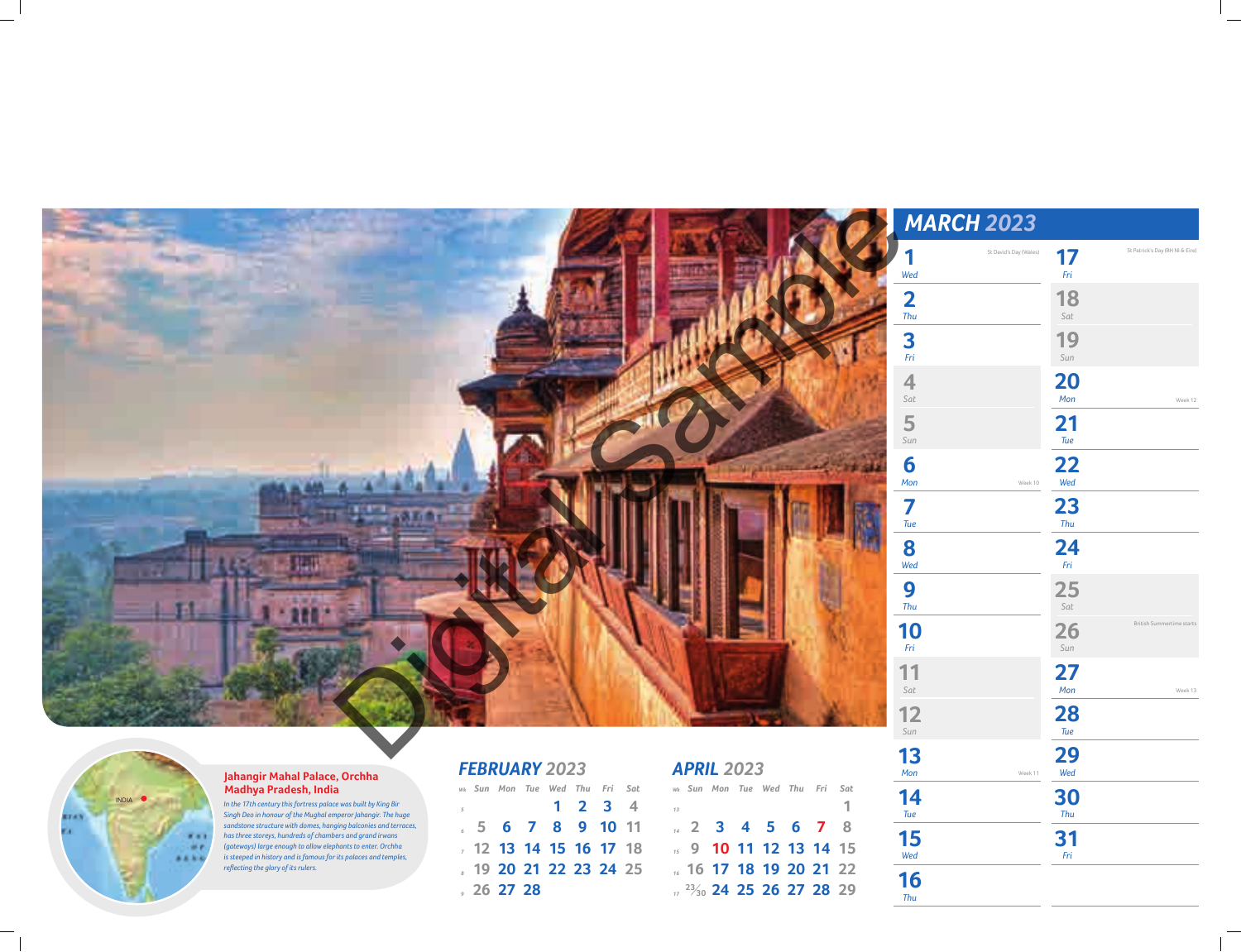# *MARCH 2023*



|   |  |                          | wk Sun Mon Tue Wed Thu Fri Sat                          | Wk |
|---|--|--------------------------|---------------------------------------------------------|----|
| Q |  |                          | $1 \quad 2 \quad 3 \quad 4$                             | 18 |
|   |  |                          | $10 \t{.}5 \t{.}6 \t{.}7 \t{.}8 \t{.}9 \t{.}10 \t{.}11$ | 19 |
|   |  |                          | ., 12 13 14 15 16 17 18                                 | 20 |
|   |  |                          | , 19 20 21 22 23 24 25                                  | 21 |
|   |  | <b>26 27 28 29 30 31</b> |                                                         | 22 |

| <b>APRIL 2023</b>                            |                           |
|----------------------------------------------|---------------------------|
| 1<br>Sat                                     | 17<br>Mon<br>Week 16      |
| $\overline{2}$                               | 18                        |
| Sun                                          | <b>Tue</b>                |
| 3<br>Mon<br>Week 14                          | 19<br>Wed                 |
| 4                                            | 20                        |
| <b>Tue</b>                                   | Thu                       |
| 5                                            | 21                        |
| Wed                                          | Fri                       |
| 6                                            | 22                        |
| Thu                                          | Sat                       |
| Good Friday                                  | St George's Day (England) |
| 7                                            | 23                        |
| Fri                                          | Sun                       |
| 8<br>Sat                                     | 24<br>Mon<br>Week 17      |
| 9                                            | 25                        |
| Sun                                          | <b>Tue</b>                |
| Easter Monday<br><b>10</b><br>Mon<br>Week 15 | 26<br>Wed                 |
| 11                                           | 27                        |
| Tue                                          | Thu                       |
| 12                                           | 28                        |
| Wed                                          | Fri                       |
| 13                                           | 29                        |
| Thu                                          | Sat                       |
| 14                                           | 30                        |
| Fri                                          | Sun                       |
| 15<br>Sat                                    |                           |
| 16<br>Sun                                    |                           |

*This small chapel in an evocative setting in the rolling hills and poppy fields of the Val d'Orcia, framed by cypress trees, was built in the spot where, legend has it, the Virgin Mary appeared to a shepherdess. In 1533, a statue of the Virgin Mary was installed in the church, today conserved in the Church of Madonna di Vitaleta in San Quirico. The present chapel was restored and redesigned in the 1800s.*

| <b>MAY 2023</b> |  |                                           |  |  |  |  |  |  |  |  |
|-----------------|--|-------------------------------------------|--|--|--|--|--|--|--|--|
|                 |  | wk Sun Mon Tue Wed Thu Fri Sat            |  |  |  |  |  |  |  |  |
|                 |  | 123456                                    |  |  |  |  |  |  |  |  |
|                 |  | $\frac{1}{12}$ 7 8 9 10 11 12 13          |  |  |  |  |  |  |  |  |
|                 |  | <sub>20</sub> 14 <b>15 16 17 18 19</b> 20 |  |  |  |  |  |  |  |  |
|                 |  | <sub>21</sub> 21 22 23 24 25 26 27        |  |  |  |  |  |  |  |  |
|                 |  | <sub>»</sub> 28 29 30 31                  |  |  |  |  |  |  |  |  |

### **Chapel of Madonna di Vitaleta San Quirico d'Orcia, Siena, Italy**

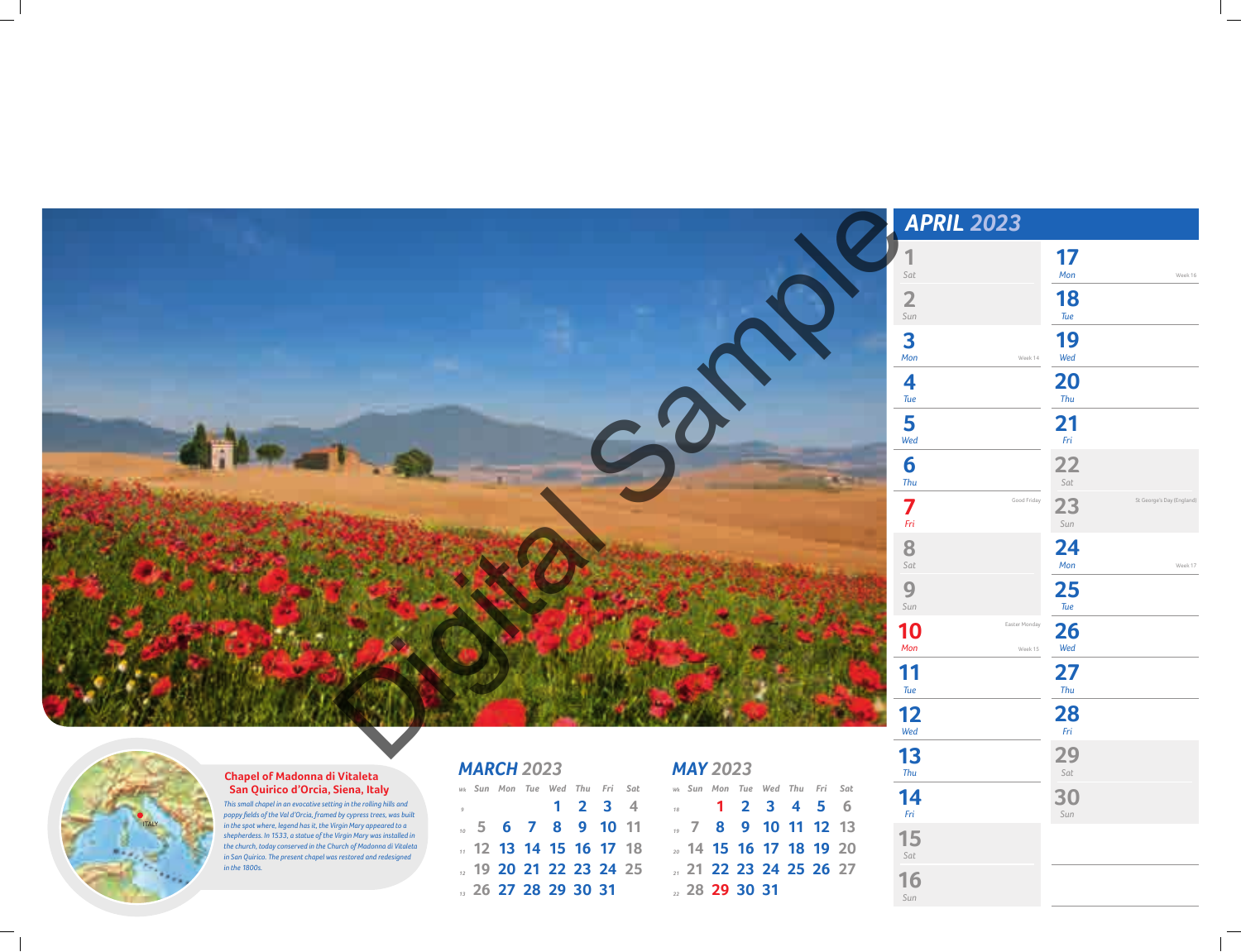*Tue*

# *APRIL 2023*



|    |  |  | Wk Sun Mon Tue Wed Thu Fri Sat |  |  |               | Wk Sun Mon Tue Wed Thu Fri      |            |  |
|----|--|--|--------------------------------|--|--|---------------|---------------------------------|------------|--|
| 13 |  |  |                                |  |  | $\frac{1}{2}$ |                                 | $1\quad 2$ |  |
|    |  |  | $\frac{1}{2}$ 2 3 4 5 6 7 8    |  |  |               | $_2$ 4 5 6 7 8 9                |            |  |
|    |  |  | <b>5</b> 9 10 11 12 13 14 15   |  |  |               | <sub>24</sub> 11 12 13 14 15 16 |            |  |
|    |  |  | 16 17 18 19 20 21 22           |  |  |               | <b>25</b> 18 19 20 21 22 23     |            |  |
|    |  |  | $17^{23/30}$ 24 25 26 27 28 29 |  |  |               | 25 26 27 28 29 30               |            |  |

| <b>MAY 2023</b>         |                     |                  |                                |
|-------------------------|---------------------|------------------|--------------------------------|
| 1<br>Mon                | <b>Bank Holiday</b> | 17<br>Wed        |                                |
| $\overline{\mathbf{2}}$ | Week 18             | 18               |                                |
| Tue<br>3                |                     | Thu<br>19        |                                |
| Wed<br>4                |                     | Fri<br>20        |                                |
| Thu                     |                     | Sat              |                                |
| 5<br>Fri                |                     | 21<br>Sun        |                                |
| 6<br>Sat                |                     | 22<br>Mon        | Week 21                        |
| 7<br>Sun                |                     | 23<br>Tue        |                                |
| 8<br>Mon                | Week 19             | 24<br>Wed        |                                |
| 9<br><b>Tue</b>         |                     | 25<br>Thu        |                                |
| <b>10</b><br>Wed        |                     | <b>26</b><br>Fri |                                |
| 11<br>Thu               |                     | 27<br>Sat        |                                |
| 12<br>Fri               |                     | 28<br>Sun        |                                |
| 13<br>Sat               |                     | 29<br>Mon        | <b>Bank Holiday</b><br>Week 22 |
| 14<br>Sun               |                     | 30<br>Tue        |                                |
| 15<br>Mon               | Week 20             | 31<br>Wed        |                                |
| 16                      |                     |                  |                                |

*Situated in the narrow Aburrá Valley with a highrise skyline set against a backdrop of jagged peaks, this attractive, bustling city draws travellers for its natural beauty, museums, public artwork and vibrant nightlife. Capital of Colombia's mountainous Antioquia province in the central Andes, it is nicknamed the 'City of Eternal Spring' for its temperate climate and its famous annual Flower Festival.* 

| <b>JUNE 2023</b> |  |                                           |  |  |  |                     |  |  |  |  |
|------------------|--|-------------------------------------------|--|--|--|---------------------|--|--|--|--|
|                  |  | Wk Sun Mon Tue Wed Thu Fri Sat            |  |  |  |                     |  |  |  |  |
| 22               |  |                                           |  |  |  | $1 \quad 2 \quad 3$ |  |  |  |  |
|                  |  | $_2$ 4 5 6 7 8 9 10                       |  |  |  |                     |  |  |  |  |
|                  |  | <sub>24</sub> 11 12 13 14 15 16 17        |  |  |  |                     |  |  |  |  |
|                  |  | <sub>25</sub> 18 <b>19 20 21 22 23 24</b> |  |  |  |                     |  |  |  |  |
|                  |  | <sub>26</sub> 25 26 27 28 29 30           |  |  |  |                     |  |  |  |  |

### **Medellín, 'City of Eternal Spring' Aburrá Valley, Colombia**

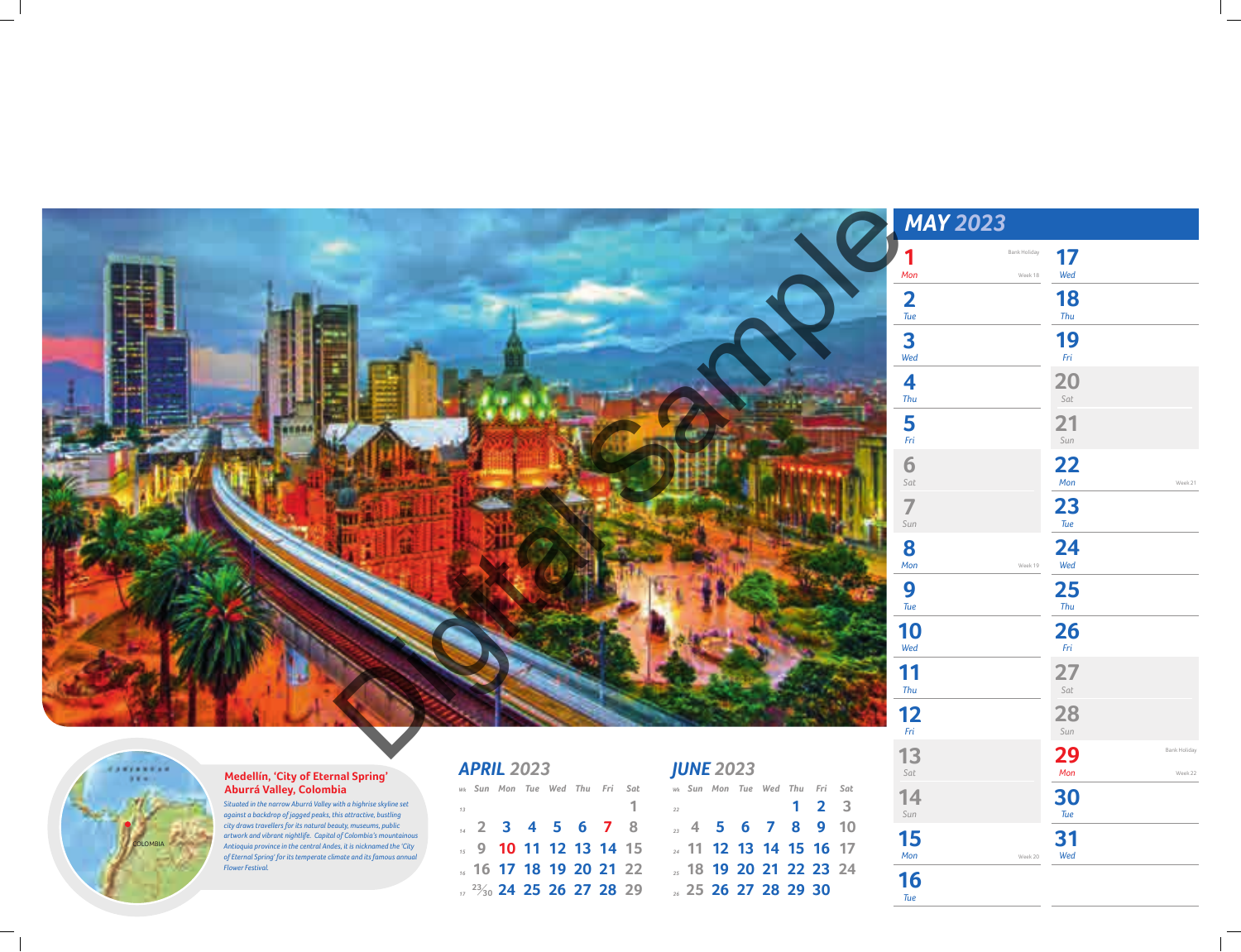# *MAY 2023*



|    |                          |  | Wk Sun Mon Tue Wed Thu Fri Sat            | Wk |
|----|--------------------------|--|-------------------------------------------|----|
| 18 |                          |  | 1 2 3 4 5 6                               | 26 |
|    |                          |  | , 7 8 9 10 11 12 13                       | 27 |
|    |                          |  | <sub>20</sub> 14 <b>15 16 17 18 19 20</b> | 28 |
|    |                          |  | , 21 22 23 24 25 26 27                    | 29 |
|    | <sub>»</sub> 28 29 30 31 |  |                                           | 30 |

|                                                                                                                            |                                                                                                                                                                                                                                                                                                | <b>JUNE 2023</b>                                  | 17                              |
|----------------------------------------------------------------------------------------------------------------------------|------------------------------------------------------------------------------------------------------------------------------------------------------------------------------------------------------------------------------------------------------------------------------------------------|---------------------------------------------------|---------------------------------|
|                                                                                                                            |                                                                                                                                                                                                                                                                                                | Thu<br>2<br>Fri                                   | Sat<br>18<br>Sun                |
|                                                                                                                            |                                                                                                                                                                                                                                                                                                | 3<br>Sat<br>4                                     | 19<br>Mon<br>Week 25<br>20      |
|                                                                                                                            |                                                                                                                                                                                                                                                                                                | Sun<br>Bank Holiday (Eire)<br>5<br>Mon<br>Week 23 | Tue<br>Longest Day<br>21<br>Wed |
|                                                                                                                            |                                                                                                                                                                                                                                                                                                | 6<br>Tue                                          | 22<br>Thu<br>23                 |
|                                                                                                                            |                                                                                                                                                                                                                                                                                                | Wed<br>8<br>Thu                                   | Fri<br>24<br>Sat                |
|                                                                                                                            |                                                                                                                                                                                                                                                                                                | 9<br>Fri<br>$\blacksquare$                        | 25<br>Sun<br>26                 |
|                                                                                                                            |                                                                                                                                                                                                                                                                                                | Sat<br>11<br>Sun                                  | Mon<br>Week 26<br>27<br>Tue     |
|                                                                                                                            |                                                                                                                                                                                                                                                                                                | 12<br>Mon<br>Week 24<br>13                        | 28<br>Wed<br>29                 |
| <b>Beach</b><br>helles<br><sup>2</sup> 115 islands in the Indian<br>arger granite islands and<br>med for their exquisitely | <b>MAY 2023</b><br><b>JULY 2023</b><br>wk Sun Mon Tue Wed Thu Fri Sat<br>wk Sun Mon Tue Wed Thu Fri Sat<br>2 <sup>1</sup><br>3<br>5<br>-6<br>$\overline{\mathbf{4}}$<br>18<br>26                                                                                                               | Tue<br>14<br>Wed                                  | Thu<br>30<br>Fri                |
| hallow turquoise waters,<br>drop of palm trees and dense<br>ulptured by the elements lay                                   | 9 10 11 12 13<br>8<br>$\overline{2}$<br>7<br>8<br>5<br>6<br>3<br>$\overline{\mathbf{4}}$<br>27<br>19<br>20 14 15 16 17 18 19 20<br>9 10 11 12 13 14 15<br>28<br>21 22 23 24 25 26 27<br><sup>29</sup> 16 17 18 19 20 21 22<br>22 28 29 30 31<br>$\frac{23}{30}$ $\frac{24}{31}$ 25 26 27 28 29 | 15<br>Thu<br>16<br>Fri                            |                                 |

*The Seychelles are an archipelago of 115 islands in the Indian Ocean, divided into two groups, the larger granite islands and the smaller coral islands. They are famed for their exquisitely beautiful beaches, lapped by calm, shallow turquoise waters, with soft white sand and a lush backdrop of palm trees and dense rainforest. Huge granite boulders sculptured by the elements lay strewn along the beaches.* 

| <b>JULY 2023</b> |  |  |  |  |  |                                                |   |  |  |
|------------------|--|--|--|--|--|------------------------------------------------|---|--|--|
|                  |  |  |  |  |  | Wk Sun Mon Tue Wed Thu Fri Sat                 |   |  |  |
| 26               |  |  |  |  |  |                                                | 1 |  |  |
|                  |  |  |  |  |  | $\frac{1}{27}$ 2 3 4 5 6 7 8                   |   |  |  |
|                  |  |  |  |  |  | 28 9 10 11 12 13 14 15                         |   |  |  |
|                  |  |  |  |  |  | <sub>29</sub> 16 17 18 19 20 21 22             |   |  |  |
|                  |  |  |  |  |  | $\frac{23}{30}$ $\frac{24}{31}$ 25 26 27 28 29 |   |  |  |

### **Anse Source d'Argent Beach La Digue Island, Seychelles**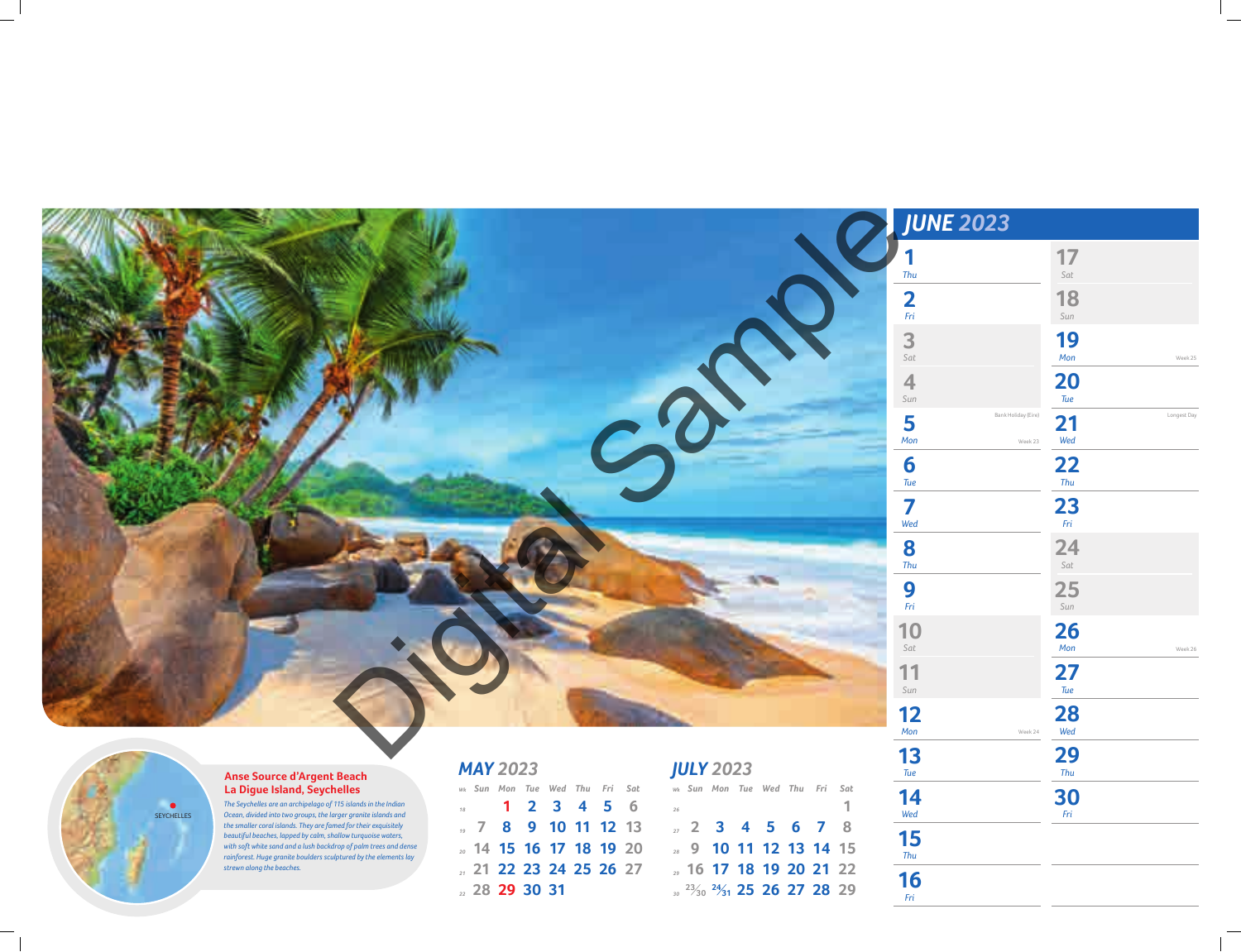# *JUNE 2023*

### **RUSSIA** *Situated in the beautifully architected Izmailovsky Kremlin in*  **Izmailovsky Market Moscow, Russia**

|    |                                 |  | Wk Sun Mon Tue Wed Thu Fri Sat     | Wk |
|----|---------------------------------|--|------------------------------------|----|
| 22 |                                 |  | $1\quad 2\quad 3$                  | 31 |
|    |                                 |  | $_2$ 4 5 6 7 8 9 10                | 32 |
|    |                                 |  | <sub>24</sub> 11 12 13 14 15 16 17 | 33 |
|    |                                 |  | <sub>25</sub> 18 19 20 21 22 23 24 | 34 |
|    | <sub>26</sub> 25 26 27 28 29 30 |  |                                    | 35 |

| <b>JULY 2023</b>                      |                      |
|---------------------------------------|----------------------|
| 1<br>Sat                              | 17<br>Mon<br>Week 29 |
| $\overline{2}$                        | 18                   |
| Sun                                   | <b>Tue</b>           |
| 3<br>Mon<br>Week 27                   | 19<br>Wed            |
| 4                                     | 20                   |
| Tue                                   | Thu                  |
| 5                                     | 21                   |
| Wed                                   | Fri                  |
| 6                                     | 22                   |
| Thu                                   | Sat                  |
| 7                                     | 23                   |
| Fri                                   | Sun                  |
| 8<br>Sat                              | 24<br>Mon<br>Week 30 |
| 9                                     | 25                   |
| Sun                                   | <b>Tue</b>           |
| 10<br>Mon<br>Week 28                  | 26<br>Wed            |
| 11                                    | 27                   |
| <b>Tue</b>                            | Thu                  |
| Bank Holiday (N Ireland)<br>12<br>Wed | 28<br>Fri            |
| 13                                    | 29                   |
| Thu                                   | Sat                  |
| 14                                    | 30                   |
| Fri                                   | Sun                  |
| 15<br>Sat                             | 31<br>Mon<br>Week 31 |
| 16                                    |                      |

*the Moscow suburbs, this market has a truly Russian national atmosphere. A wide range of souvenirs, gifts and traditional crafts such as hand-painted matryoshka dolls and second-hand goods is sold in the market. It is sited in a landscaped park, the former country residence of Tsar Alexei Mikhailovich, who initiated the park's construction.*

|    | <b>AUGUST 2023</b> |                                           |  |           |  |  |  |  |  |
|----|--------------------|-------------------------------------------|--|-----------|--|--|--|--|--|
|    |                    | wk Sun Mon Tue Wed Thu Fri Sat            |  |           |  |  |  |  |  |
| 31 |                    |                                           |  | 1 2 3 4 5 |  |  |  |  |  |
|    |                    | <sub>32</sub> 6 7 8 9 10 11 12            |  |           |  |  |  |  |  |
|    |                    | <sub>33</sub> 13 <b>14 15 16 17 18</b> 19 |  |           |  |  |  |  |  |
|    |                    | <sub>34</sub> 20 21 22 23 24 25 26        |  |           |  |  |  |  |  |
|    |                    | $\approx$ 27 28 29 30 31                  |  |           |  |  |  |  |  |

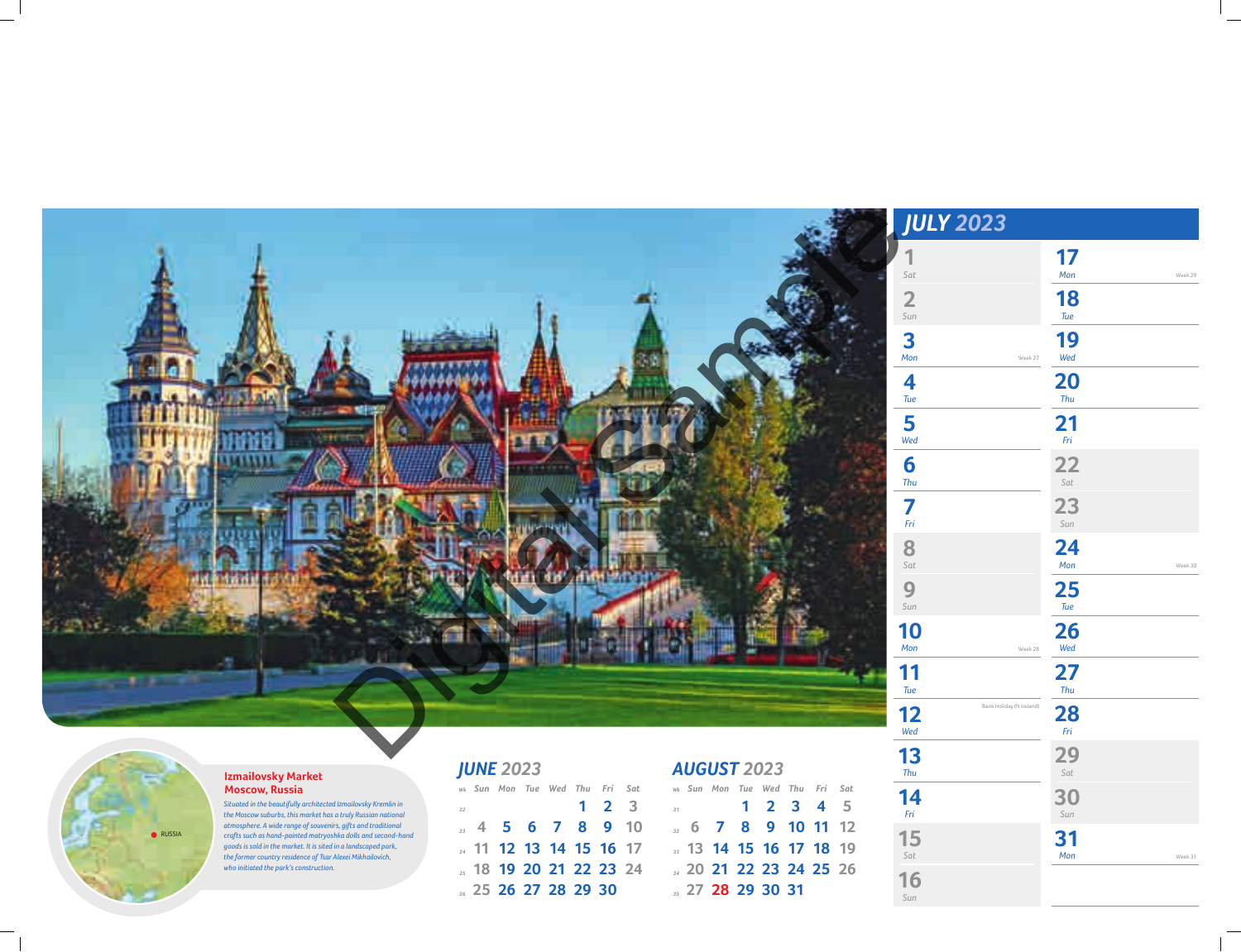# *JULY 2023*

# *SEPTEMBER 2023*



|    |  | Wk Sun Mon Tue Wed Thu Fri Sat                 |  | Wk |
|----|--|------------------------------------------------|--|----|
| 26 |  |                                                |  | 35 |
|    |  | $_{27}$ 2 3 4 5 6 7 8                          |  | 36 |
|    |  | 28 9 10 11 12 13 14 15                         |  | 37 |
|    |  | <sub>29</sub> 16 17 18 19 20 21 22             |  | 38 |
|    |  | $\frac{23}{30}$ $\frac{24}{31}$ 25 26 27 28 29 |  | 39 |

| <b>AUGUST 2023</b>                                    |                                                      |
|-------------------------------------------------------|------------------------------------------------------|
| <b>Tue</b>                                            | 17<br>Thu                                            |
| $\overline{\mathbf{2}}$                               | 18                                                   |
| Wed                                                   | Fri                                                  |
| 3                                                     | 19                                                   |
| Thu                                                   | Sat                                                  |
| 4                                                     | 20                                                   |
| Fri                                                   | Sun                                                  |
| 5<br>Sat                                              | 21<br>Mon<br>Week 34                                 |
| 6                                                     | 22                                                   |
| Sun                                                   | <b>Tue</b>                                           |
| Bank Holiday (Scotland & Eire)<br>7<br>Mon<br>Week 32 | 23<br>Wed                                            |
| 8                                                     | 24                                                   |
| <b>Tue</b>                                            | Thu                                                  |
| 9                                                     | 25                                                   |
| Wed                                                   | Fri                                                  |
| 10                                                    | <b>26</b>                                            |
| Thu                                                   | Sat                                                  |
| 11                                                    | 27                                                   |
| Fri                                                   | Sun                                                  |
| 12<br>Sat                                             | Bank Holiday (Excl Scotland)<br>28<br>Mon<br>Week 35 |
| 13                                                    | 29                                                   |
| Sun                                                   | <b>Tue</b>                                           |
| 14<br>Mon<br>Week 33                                  | 30<br>Wed                                            |
| 15                                                    | 31                                                   |
| Tue                                                   | Thu                                                  |
| 16<br>Wed                                             |                                                      |

*This ancient series of walls and fortifications, 21,196km in length, was originally conceived by Emperor Qin Shi Huang in the 3rd century B.C. as a means of preventing invasions from barbarian nomads and became a powerful symbol of Chinese civilisation's enduring strength. The best-known and bestpreserved section of the Great Wall was built between the 14th and 17th centuries during the Ming dynasty.* 

|    | <sub>wk</sub> Sun Mon Tue Wed Thu Fri Sat |  |  |            |
|----|-------------------------------------------|--|--|------------|
| 35 |                                           |  |  | $1\quad 2$ |
|    | 3 4 5 6 7 8 9                             |  |  |            |
|    | <sub>37</sub> 10 <b>11 12 13 14 15</b> 16 |  |  |            |
|    | <sub>38</sub> 17 <b>18 19 20 21 22 23</b> |  |  |            |
|    | <sub>39</sub> 24 25 26 27 28 29 30        |  |  |            |

### **Great Wall of China, Jinshanling Northern China**

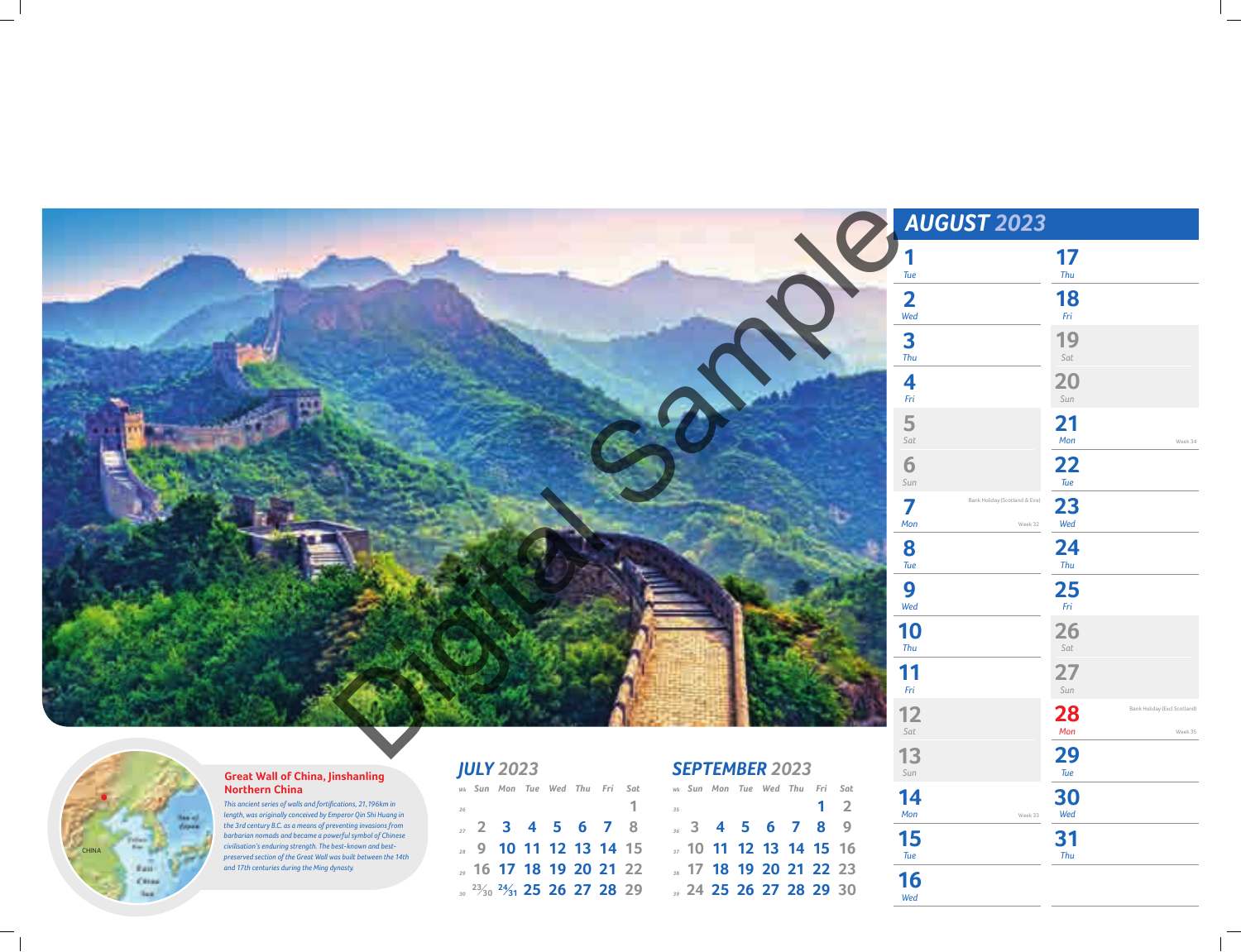| <b>SEPTEMBER 2023</b> |                      |
|-----------------------|----------------------|
| 1                     | 17                   |
| Fri                   | Sun                  |
| $\overline{2}$<br>Sat | 18<br>Mon<br>Week 38 |
| 3                     | 19                   |
| Sun                   | <b>Tue</b>           |
| 4<br>Mon<br>Week 36   | 20<br>Wed            |
| 5                     | 21                   |
| Tue                   | Thu                  |
| 6                     | 22                   |
| Wed                   | Fri                  |
| 7                     | 23                   |
| Thu                   | Sat                  |
| 8                     | 24                   |
| Fri                   | Sun                  |
| 9<br>Sat              | 25<br>Mon<br>Week 39 |
| 10                    | 26                   |
| Sun                   | <b>Tue</b>           |
| 11<br>Mon<br>Week 37  | 27<br>Wed            |
| 12                    | 28                   |
| Tue                   | Thu                  |
| 13                    | 29                   |
| Wed                   | Fri                  |
| 14                    | 30                   |
| Thu                   | Sat                  |
| 15<br>Fri             |                      |
| 16<br>Sat             |                      |

# *AUGUST 2023*



|    |  | Wk Sun Mon Tue Wed Thu Fri Sat        |  | Wk |
|----|--|---------------------------------------|--|----|
| 31 |  | 1 2 3 4 5                             |  | 40 |
|    |  | <sub>32</sub> 6 <b>7 8 9 10 11</b> 12 |  | 41 |
|    |  | <sub>33</sub> 13 14 15 16 17 18 19    |  | 42 |
|    |  | <sub>34</sub> 20 21 22 23 24 25 26    |  | 43 |
|    |  | <sub>35</sub> 27 28 29 30 31          |  | 44 |

*The main town of the island of Symi, north-west of Rhodes has a truly picturesque setting with colourful houses and elegant mansions around the harbour. For many years largely abandoned by its people, it has seen some resurgence recently. It has many interesting churches, some dating from the Byzantine period. There is an archaeological museum and the 14th-century Castle of the Knights of St. John.*

# *Sun Mon Tue Wed Thu Fri Sat OCTOBER 2023 40* **1 2 3 4 5 6 7**  *41* **8 9 10 11 12 13 14** *42* **15 16 17 18 19 20 21** *43* **22 23 24 25 26 27 28**

*44* **29 30 31**

### **Ano Symi, Island of Symi Rhodes, Greece**

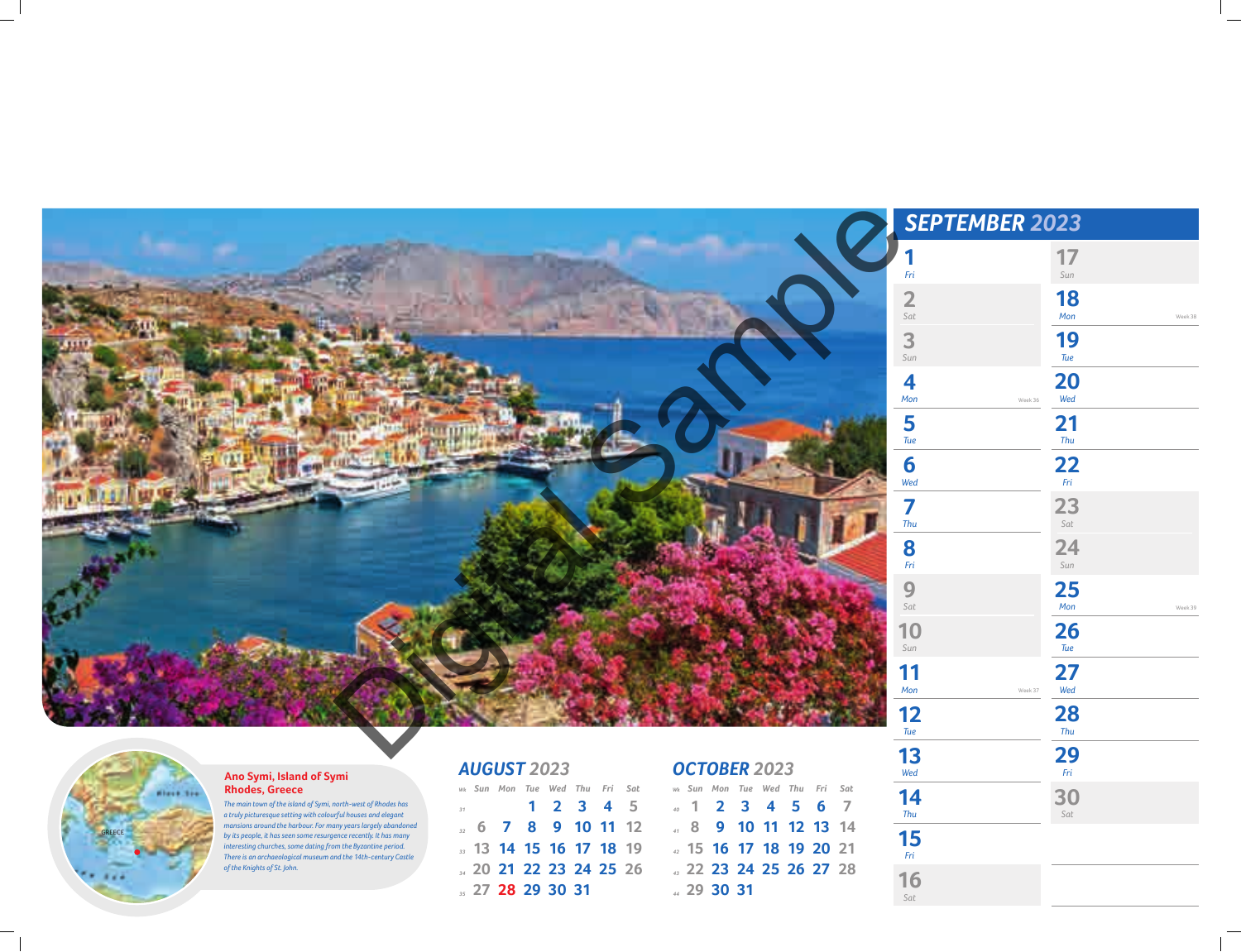Week 42

## *SEPTEMBER 2023*



| $1\quad 2$<br>35<br>36 3 4 5 6 7 8 9<br><sub>37</sub> 10 11 12 13 14 15 16<br>38 17 18 19 20 21 22 23<br>" 24 25 26 27 28 29 30 |  | wk Sun Mon Tue Wed Thu Fri Sat |  |  | Wk              |
|---------------------------------------------------------------------------------------------------------------------------------|--|--------------------------------|--|--|-----------------|
|                                                                                                                                 |  |                                |  |  | $\overline{44}$ |
|                                                                                                                                 |  |                                |  |  | 45              |
|                                                                                                                                 |  |                                |  |  | 46              |
|                                                                                                                                 |  |                                |  |  | $\overline{47}$ |
|                                                                                                                                 |  |                                |  |  | 48              |

| OCTOBER 2023                              |                                             |
|-------------------------------------------|---------------------------------------------|
| 1                                         | 17                                          |
| Sun                                       | <b>Tue</b>                                  |
| $\overline{\mathbf{2}}$<br>Mon<br>Week 40 | 18<br>Wed                                   |
| 3                                         | 19                                          |
| Tue                                       | Thu                                         |
| 4                                         | 20                                          |
| Wed                                       | Fri                                         |
| 5                                         | 21                                          |
| Thu                                       | Sat                                         |
| 6                                         | 22                                          |
| Fri                                       | Sun                                         |
| 7<br>Sat                                  | 23<br>Mon<br>Week 43                        |
| 8                                         | 24                                          |
| Sun                                       | Tue                                         |
| 9<br>Mon<br>Week 41                       | 25<br>Wed                                   |
| <b>10</b>                                 | <b>26</b>                                   |
| Tue                                       | Thu                                         |
| 11                                        | 27                                          |
| Wed                                       | Fri                                         |
| 12                                        | 28                                          |
| Thu                                       | Sat                                         |
| 13<br>Fri                                 | 29<br>British Summertime ends<br>Sun        |
| 14<br>Sat                                 | 30<br>Bank Holiday (Eire)<br>Mon<br>Week 44 |
| 15                                        | 31                                          |
| Sun                                       | Tue                                         |
| 16<br>Mon<br>Week 42                      |                                             |

*A small white church in a village in New Hampshire, framed by sugar maple trees across a carpet of orange and yellow leaves. It is one of the New England states renowned for its autumn foliage where trees explode in a profusion of vibrant hues in September and October – red, gold, amber, orange, yellow and brown. In spring the sap from the sugar maples is collected and boiled down to make maple syrup.*

### *Sun Mon Tue Wed Thu Fri Sat NOVEMBER 2023 44 45* **5 6 7 8 9 10 11**  *46* **12 13 14 15 16 17 18** *47* **19 20 21 22 23 24 25** *48* **26 27 28 29 30 1 2 3 4**

### **Country church, Hillsborough New Hampshire, USA**

# Digital Sample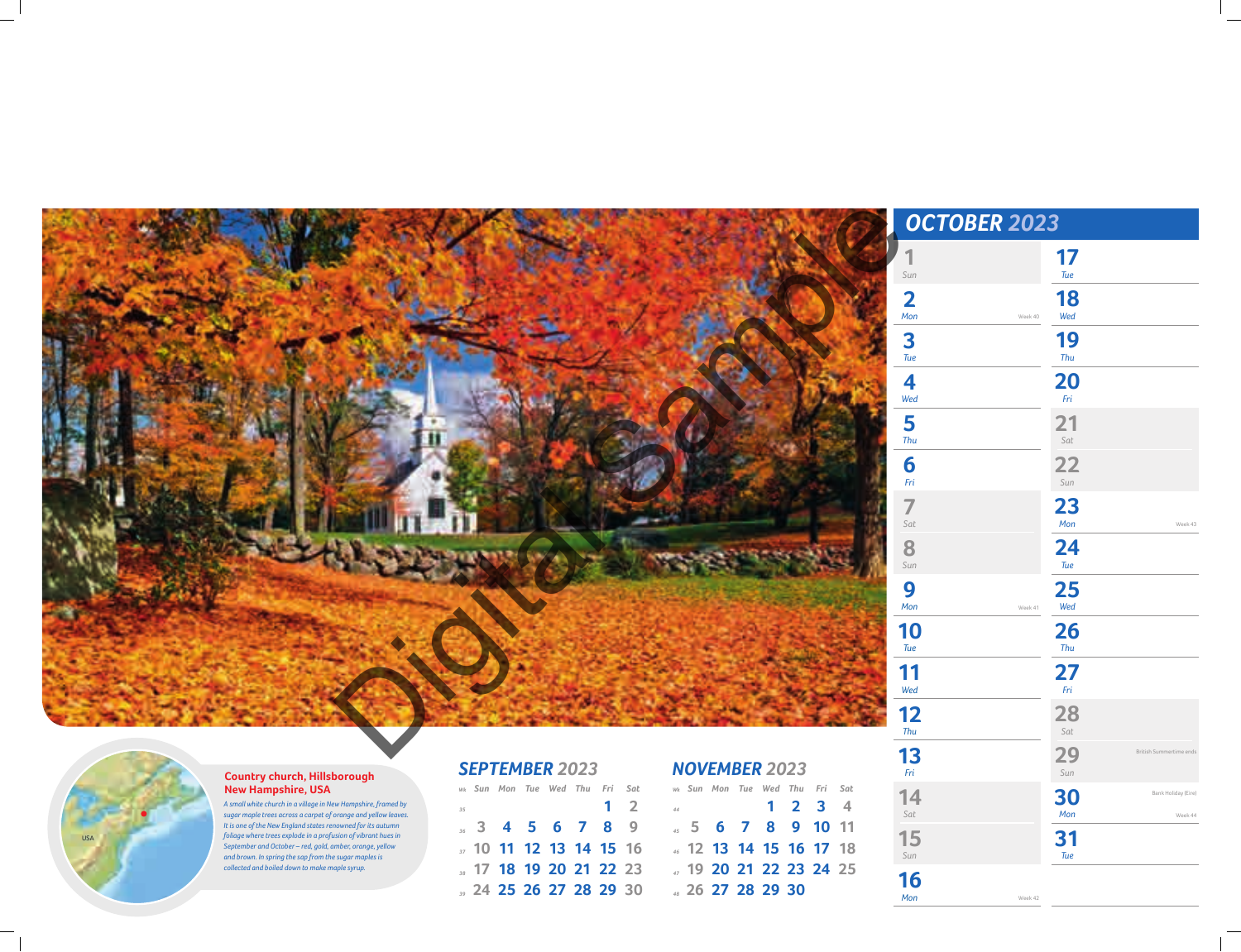

|  |          |  | wk Sun Mon Tue Wed Thu Fri Sat | Wk |
|--|----------|--|--------------------------------|----|
|  |          |  | $40$ 1 2 3 4 5 6 7             | 48 |
|  |          |  | 4 8 9 10 11 12 13 14           | 49 |
|  |          |  | 4 15 16 17 18 19 20 21         | 50 |
|  |          |  | 4 22 23 24 25 26 27 28         | 51 |
|  | 29 30 31 |  |                                | 52 |

|                                                                                                              |                                                                                                | <b>NOVEMBER 2023</b>           |                                         |
|--------------------------------------------------------------------------------------------------------------|------------------------------------------------------------------------------------------------|--------------------------------|-----------------------------------------|
|                                                                                                              |                                                                                                | Wed                            | 17<br>Fri                               |
| 68.                                                                                                          |                                                                                                | $\overline{\mathbf{2}}$<br>Thu | 18<br>Sat                               |
|                                                                                                              |                                                                                                | 3<br>Fri                       | 19<br>Sun                               |
|                                                                                                              |                                                                                                | 4<br>Sat                       | 20<br>Mon<br>Week 47                    |
|                                                                                                              |                                                                                                | 5<br>Sun                       | 21<br>Tue                               |
|                                                                                                              |                                                                                                | 6<br>Mon<br>Week 45            | 22<br>Wed                               |
|                                                                                                              |                                                                                                | 7<br>Tue                       | 23<br>Thu                               |
|                                                                                                              |                                                                                                | 8<br>Wed                       | 24<br>Fri                               |
|                                                                                                              |                                                                                                | 9<br>Thu                       | 25<br>Sat                               |
|                                                                                                              |                                                                                                | 10<br>Fri                      | 26<br>Sun                               |
|                                                                                                              |                                                                                                | 11<br>Sat                      | 27<br>Mon<br>Week 48                    |
|                                                                                                              |                                                                                                | 12<br>Sun                      | 28<br>Tue                               |
| <b>OCTOBER 2023</b>                                                                                          | <b>DECEMBER 2023</b>                                                                           | 13<br>Mon<br>Week 46           | 29<br>Wed                               |
| Wk Sun Mon Tue Wed Thu Fri Sat<br>5<br>3<br>6<br>$\overline{7}$<br>$\mathbf{2}$<br>4<br>$\blacksquare$<br>40 | Wk Sun Mon Tue Wed Thu<br>Fri<br>Sat<br>$\overline{2}$<br>48                                   | 14<br>Tue                      | St Andrew's Day (Scotland)<br>30<br>Thu |
| 8<br>11 12 13 14<br>9 10<br>41<br>4 15 16 17 18 19 20 21                                                     | 8<br>9<br>7<br>-3<br>$\overline{\mathbf{5}}$<br>6<br>4<br>49<br><b>50</b> 10 11 12 13 14 15 16 | 15<br>Wed                      |                                         |
| . 22 23 24 25 26 27 28<br>4 29 30 31                                                                         | 57 17 18 19 20 21 22 23<br>$\frac{24}{31}$ 25 26 27 28 29 30                                   | 16<br>Thu                      |                                         |

*A tram passes Flinders Street Railway Station at dusk. This iconic Edwardian building with its dome, arched entrance, tower and clocks is one of Melbourne's most recognisable landmarks, built in 1854. Backing onto the Yarra River in the Central Business District with platforms and buildings stretching over two whole city blocks, the historic station serves the entire metropolitan rail network and eastern Victoria.*

|    |  |  | wk Sun Mon Tue Wed Thu Fri Sat     |            |
|----|--|--|------------------------------------|------------|
| 48 |  |  |                                    | $1\quad 2$ |
|    |  |  | 4 3 4 5 6 7 8 9                    |            |
|    |  |  | <sub>50</sub> 10 11 12 13 14 15 16 |            |
|    |  |  | <sub>51</sub> 17 18 19 20 21 22 23 |            |
|    |  |  | $\frac{24}{31}$ 25 26 27 28 29 30  |            |

### **Flinders Street Railway Station Melbourne, Victoria, Australia**

# Digital Sample